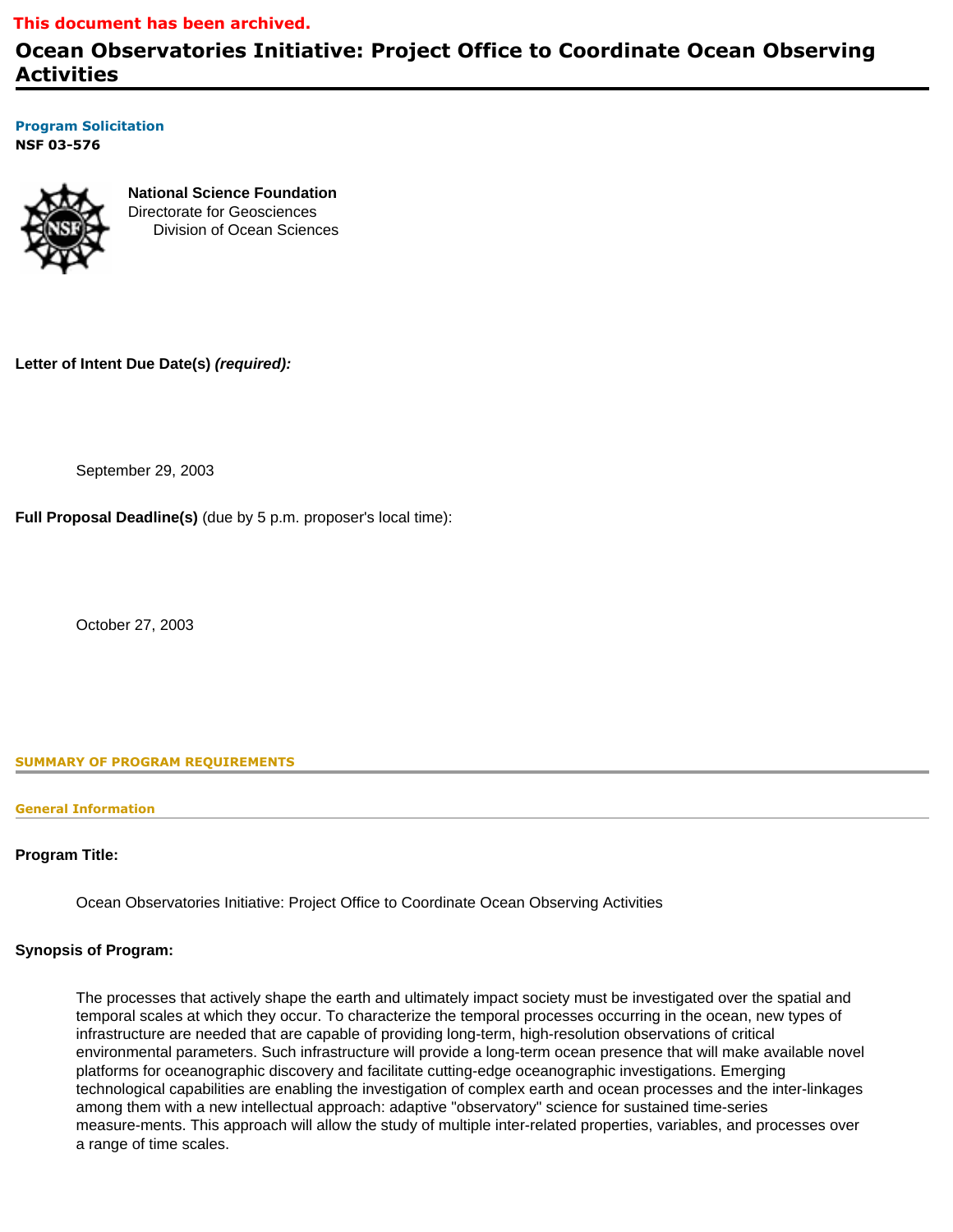With funding from the Major Research Equipment and Facilities Construction (MREFC) account, the Division of Ocean Sciences (OCE) plans to initiate construction of an integrated observatory network that will provide the oceanographic research and education communities with a new mode of access to the ocean. The OOI has three elements: 1) a regional cabled network consisting of interconnected sites on the seafloor spanning several geological and oceanographic features and processes, 2) relocatable deep-sea buoys that could also be deployed in harsh environments such as the Southern Ocean, and 3) new construction or enhancements to existing facilities leading to an expanded network of coastal observatories. The scientific problems driving the need for the OOI are broad in scope and encompass nearly every area of ocean science. Once established, the observatories constructed as part of this initiative will provide earth and ocean scientists with unique opportunities to study multiple, interrelated processes over timescales ranging from seconds to decades; to conduct comparative studies of regional processes and spatial characteristics; and to map whole-earth and basin scale structures.

The Division of Ocean Sciences requests proposals from interested groups for the establishment of a Project Office to coordinate and assist with activities related to ocean observing systems leading to the Ocean Observatories Initiative (OOI). Proposals will be accepted from U.S. universities and colleges, U.S. non-profit, non-academic organizations, and for-profit organizations. The Ocean Observatories Project Office will be expected to successfully complete the following tasks:

*Identify and facilitate committees for continued refinement of the OOI network design:* An advisory structure must be established that provides the scientific leadership required by the community to define user needs for a research observing system that includes global, regional, and coastal systems. This advisory structure will also have committees targeted to address technical and engineering issues related to the implementation of this research observing system.

*Develop a consensus vision for the OOI organizational structure, governance, and operating plans:* The Project Office will develop a Science Plan for the OOI based on input and recommendations from the advisory structure and then use this Science Plan to develop the various component of a Project Execution Plan for the construction phase of the OOI as outlined in NSF's "Facilities Management and Oversight Guide" ([http://www.nsf.gov/bfa/lfp/\)](http://www.nsf.gov/bfa/lfp/).

*Identify and engage all constituencies of the ocean science research community in consensus-building activities*: The Project Office will lead, coordinate and serve as the community focal point for research observatories in the ocean sciences and will report to NSF regarding these activities. Activities should include those that promote the development of integrated experimentation, computation, theory, and model-based simulation.

*Operate an interactive web site for communicating with the ocean science community in regards to OOI activities and planning*: The Project Office will develop an interactive website that will serve as the definitive source of information about the OOI for not only the ocean science community but also for operational oceanographers, the wider scientific community, and the public.

The operation of the Ocean Observatories Project Office will require a small team whose credentials must demonstrate expertise and past accomplishments in ocean science, development of organizations, committee organization and management, and interactive web site development, usage, and maintenance. Expertise must also be provided for technical report editing and web-based publications. A Principal Investigator (PI) must be designated that will have day-to-day involvement with this effort. Office and meeting facilities must be available for the project, including Internet communications capabilities and institutional meeting space necessary to conduct planned activities.

## **Cognizant Program Officer(s):**

● Alexandra Isern, Program Director, Directorate for Geosciences, Division of Ocean Sciences, 725 N, telephone: (703) 292- 8583, email: [aisern@nsf.gov](mailto:aisern@nsf.gov)

## **Applicable Catalog of Federal Domestic Assistance (CFDA) Number(s):**

 $\bullet$  47.050 --- Geosciences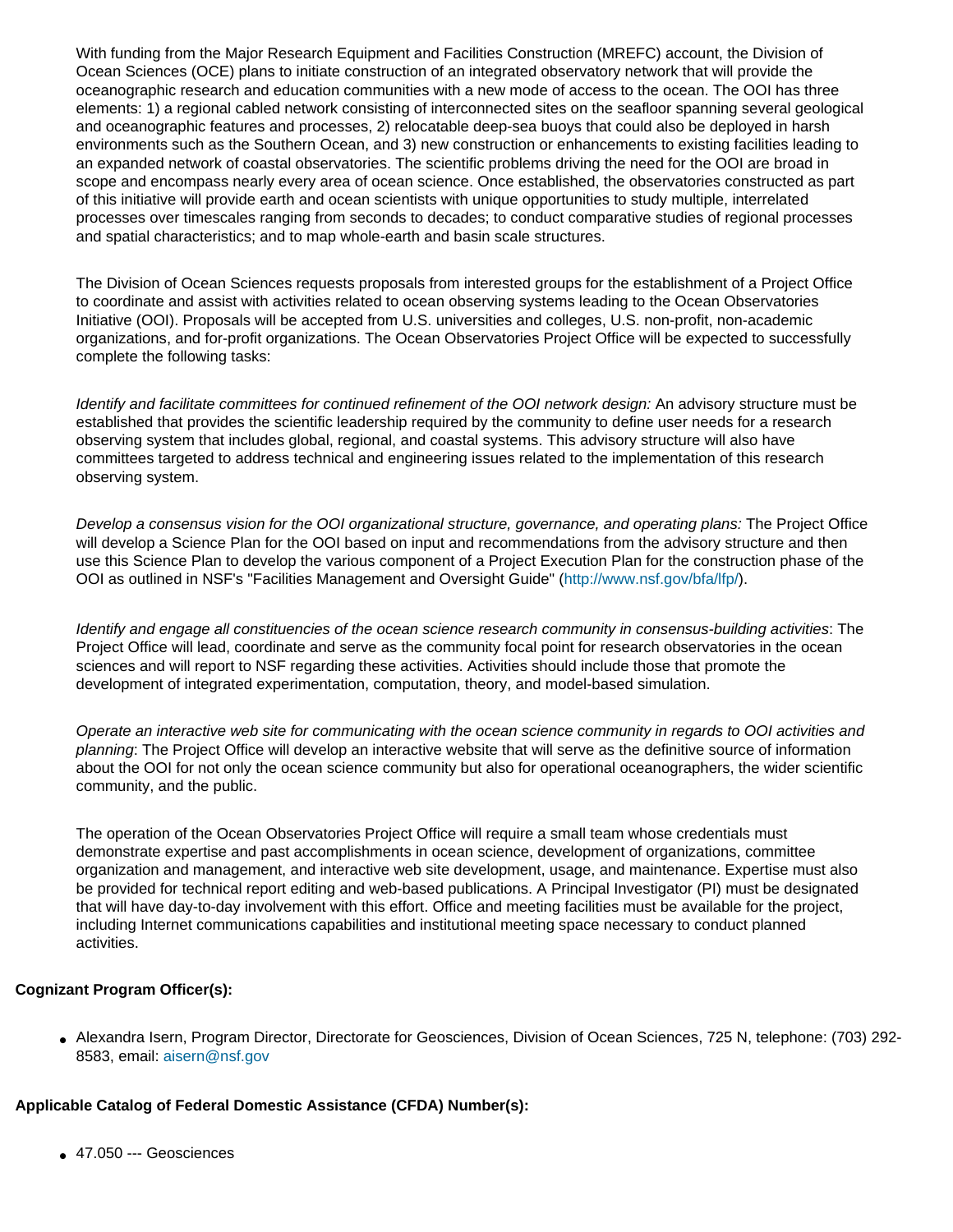- **Organization Limit:** Proposals under this program announcement/solicitation will be accepted from U.S. universities and colleges, U.S. non-profit organizations, non-academic organizations, and for-profit organizations.
- **PI Eligibility Limit:** None Specified.
- **Limit on Number of Proposals:** None Specified.

#### **Award Information**

- **Anticipated Type of Award:** Cooperative Agreement
- **Estimated Number of Awards:** 1
- **Anticipated Funding Amount:** \$1,000,000 Funds (up to \$1,000,000 per year) will be provided over a two-year period, with a target award date of February 1, 2004. Near the end of the two-year performance period of the Project Office, a panel selected by NSF will review the progress of this office to determine whether the initial two-year base period of performance was completed successfully and whether this office has made acceptable progress towards planning and establishing the capabilities needed to manage the five-year construction period of the Ocean Observatories Initiative. Recommendations of this panel will be used by NSF to determine whether a proposal will be requested from the current Project Office or whether a new competition for this office will be solicited for the five-year construction phase of the OOI

#### **Proposal Preparation and Submission Instructions**

#### **A. Proposal Preparation Instructions**

- Letters of Intent: Submission of Letters of Intent is required. Please see the full text of this solicitation for further information.
- **Full Proposal Preparation Instructions:** This solicitation contains information that supplements the standard Grant Proposal Guide (GPG) proposal preparation guidelines. Please see the full text of this solicitation for further information.

#### **B. Budgetary Information**

- **Cost Sharing Requirements:** Cost Sharing is not required.
- **Indirect Cost (F&A) Limitations:** Not Applicable.
- **Other Budgetary Limitations:** Not Applicable.

#### **C. Due Dates**

- **Letters of Intent** *(required)***:**
	- September 29, 2003
- **Full Proposal Deadline Date(s)** (due by 5 p.m. proposer's local time): October 27, 2003

#### **Proposal Review Information**

● **Merit Review Criteria:** National Science Board approved criteria. Additional merit review considerations apply. Please see the full text of this solicitation for further information.

#### **Award Administration Information**

- **Award Conditions:** Standard NSF award conditions apply.
- <span id="page-2-0"></span>● **Reporting Requirements:** Additional reporting requirements apply. Please see the full text of this solicitation for further information.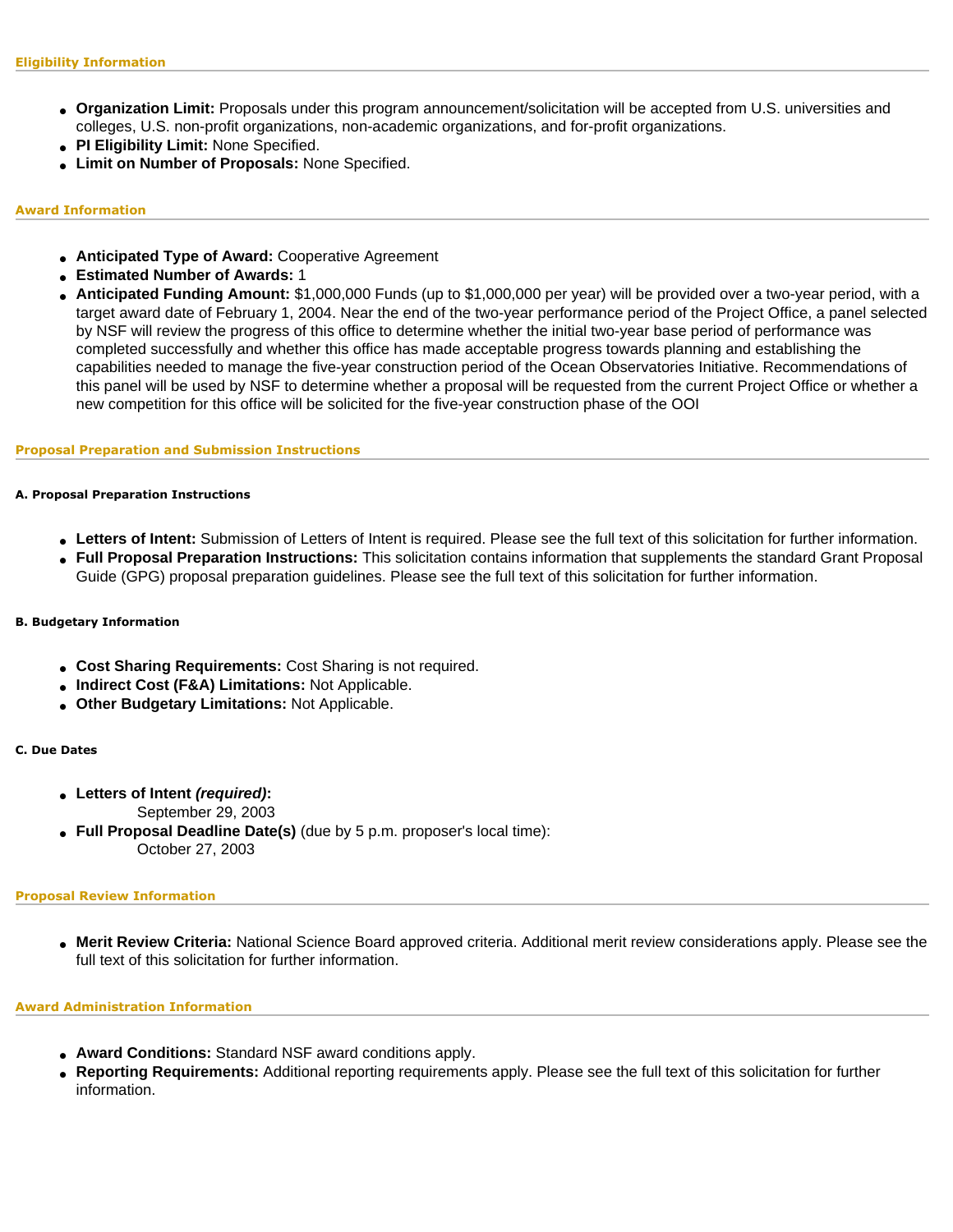## **[Summary of Program Requirements](#page-0-0)**

- I. **[Introduction](#page-3-0)**
- II. **[Program Description](#page-4-0)**
- III. **[Eligibility Information](#page-7-0)**
- IV. **[Award Information](#page-7-1)**

### V. **[Proposal Preparation and Submission Instructions](#page-7-2)**

- A. [Proposal Preparation Instructions](#page-7-2)
- B. [Budgetary Information](#page-9-0)
- C. [Due Dates](#page-9-1)
- D. [FastLane Requirements](#page-9-2)

### VI. **[Proposal Review Information](#page-10-0)**

- A. [NSF Proposal Review Process](#page-10-1)
- B. [Review Protocol and Associated Customer Service Standard](#page-11-0)

## VII. **[Award Administration Information](#page-11-1)**

- A. [Notification of the Award](#page-11-2)
- B. [Award Conditions](#page-11-3)
- C. [Reporting Requirements](#page-12-0)

## VIII. **[Contacts for Additional Information](#page-12-1)**

<span id="page-3-0"></span>IX. **[Other Programs of Interest](#page-12-2)**

## **I. INTRODUCTION**

The Division of Ocean Sciences (OCE) plans to initiate construction of an integrated observatory network that will provide the oceanographic research and education communities with a new mode of access to the ocean. The Ocean Observatories Initiative (OOI) has three elements: 1) a regional cabled network consisting of interconnected sites on the seafloor spanning several geological and oceanographic features and processes, 2) relocatable deep-sea buoys that could also be deployed in harsh environments such as the Southern Ocean, and 3) new construction or enhancements to existing facilities leading to an expanded network of coastal observatories. The scientific problems driving the need for the OOI are broad in scope and encompass nearly every area of ocean science. Once established, the observatories constructed as part of this initiative will provide earth and ocean scientists with unique opportunities to study multiple, interrelated processes over timescales ranging from seconds to decades; to conduct comparative studies of regional processes and spatial characteristics; and to map whole-earth and basin scale structures.

The primary infrastructure for all components of the OOI include both dedicated fiber-optic cables to shore and moorings capable of twoway communica-tions with a shore station. Moorings are envisioned to be both freestanding, as for the global array of buoys, and they will also be attached to fiber optic cables to provide the capability for water column investigations. Seafloor junction boxes connected to this primary infrastructure will support individual instruments or instrument clusters at varying distances from cables as well as the moorings. These junction boxes include undersea connectors that provide not only the power and two-way communication needed to support seafloor instru-mentation, but also the capability to exchange instrumentation *in situ* when necessary for conducting new experiments or for repairing existing instruments.

The scientific problems driving the need for an ocean observing system are broad in scope and encompass nearly every area of ocean science: Ecological Characterizations, The Role of the Ocean in Climate, Fluids, Chemistry, and Life in the Oceanic Crust, Dynamics of the Oceanic Lithosphere and Imaging the Earth's Interior, Seafloor Spreading and Subduction, Organic Carbon Fluxes, Turbulent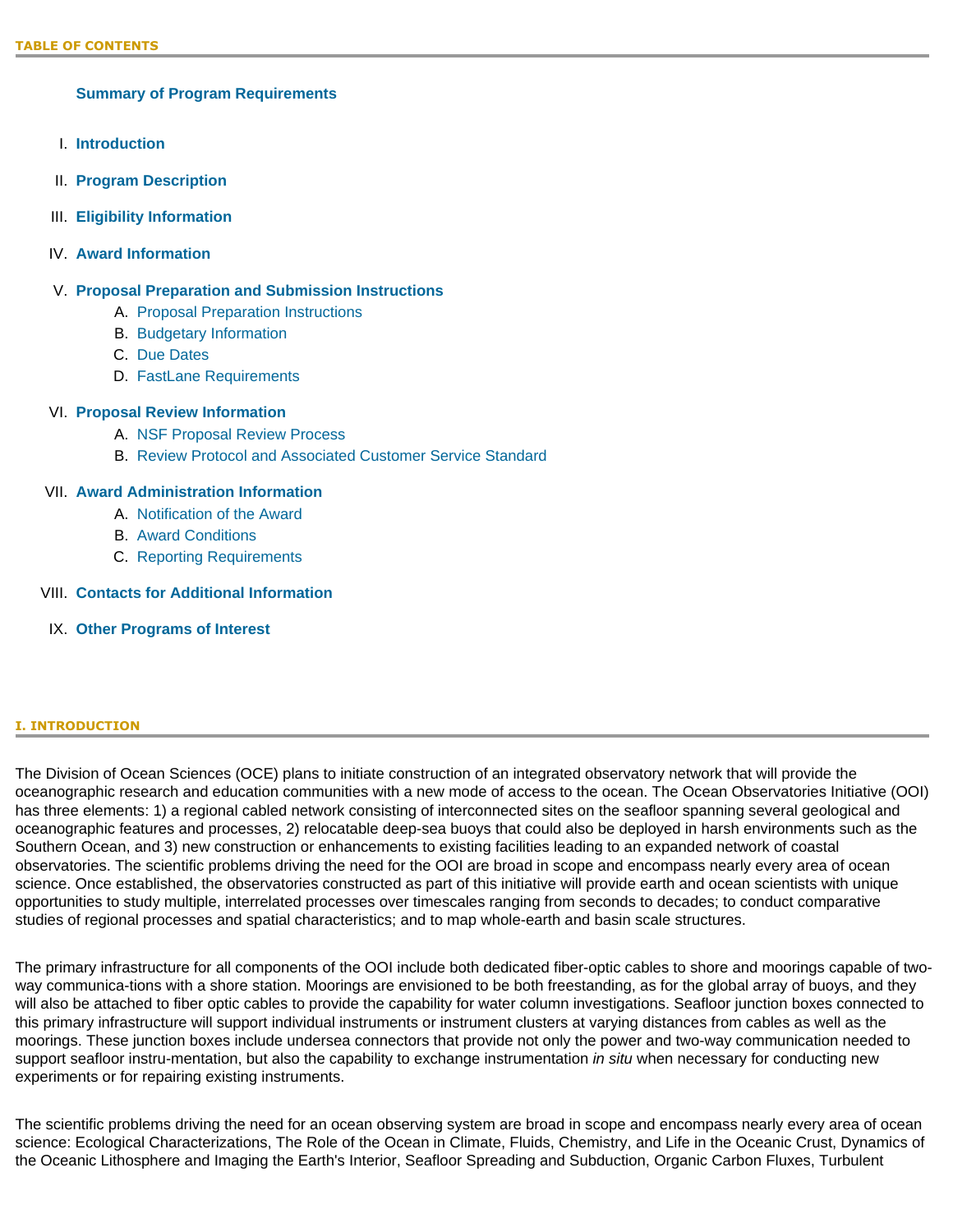Mixing and Biophysical Interaction, Coastal Ocean Processes, Real-Time Regional Modeling and Forecasting.

The new observational capabilities outlined here will have significant impacts upon the U.S. ocean research community by providing the means to carry out fundamental research on natural and human-induced change on timescales ranging from seconds to decades. This system will also establish the foundation for new discoveries and major advances in ocean science. As such, the initiative directly addresses NSF's three strategic goals:

**People:** Scientific discoveries arising from the OOI will provide new opportunities for ocean education and outreach through the capabilities for real-time data transmission and, particularly, real-time display of visual images from the seafloor. This initiative will be a source of inspiration and innovation through the combination of cutting-edge technology and research to study the complex interactions of processes on, above, and below the seafloor. In addition, with the planned establishment of a National Integrated Ocean Observing System, there will be an unprecedented need for oceanographers skilled in the use and manipulation of large, oceanographic, timeseries datasets. The facilities comprising the OOI will provide the ideal platforms to train this new generation of oceanographers.

**Ideas**: The establishment of a seafloor observatory network will stimulate a philosophical and intellectual reorientation within the oceanographic community. This new mode of investigation will build on and enhance the more traditional shipboard expeditionary approach by providing the means to collect unique, sustained, time-series data sets as well as providing the means to respond to environmental events as they occur. The perspectives these data will provide will stimulate new paradigms in our understanding of the dynamic biological, chemical, physical and geological processes in the sea.

**Tools:** The newly available power, bandwidth and real-time instrument control provided by the systems of the OOI will lead to revolutionary advances in the technology and instrumentation needed to conduct ocean research. The availability of these observational platforms will stimulate the development of innovative biological and chemical sensors to collect the long time-series data needed to understand changes in biogeochemical systems. Furthermore, the OOI will enable whole new strategies for adaptive sampling and observation using 'intelligent' instrumentation and autonomous vehicles. The infrastructure provided through this initiative will allow integration across all GEO-related disciplines and activities and permit investigators to undertake research projects that were previously not possible.

## <span id="page-4-0"></span>**II. PROGRAM DESCRIPTION**

Within the FY04 President's Budget Request to Congress, the OOI was listed as a priority new start for FY06. In order to ensure that a well functioning project management structure is in place prior to the initiation of this major construction program, the NSF Division of Ocean Sciences is soliciting proposals from interested groups for the establishment of a Project Office to coordinate research and development activities leading to the construction of this network of research observatories. Proposals will be accepted from U.S. universities and colleges, U.S. non-profit, non-academic organizations, and for-profit organizations.

The Ocean Observatories Project Office will be expected to successfully complete the following tasks:

*Identify and facilitate committees for continued refinement of the OOI network design:* An advisory structure must be established that provides the scientific leadership required by the community to define user needs for a research observing system that includes global, regional, and coastal systems. This advisory structure will also have committees targeted to address technical and engineering issues related to the implementation of this research observing system.

*Develop a consensus vision for the OOI organizational structure, governance, and operating plans:* The Project Office will develop a Science Plan for the OOI based on input and recommendations from the advisory structure and then use this Science Plan to develop the various component of a Project Execution Plan for the construction phase of the OOI as outlined in NSF's "Facilities Management and Oversight Guide" [\(http://www.nsf.gov/bfa/lfp/](http://www.nsf.gov/bfa/lfp/)).

*Identify and engage all constituencies of the ocean science research community in consensus-building activities*: The Project Office will lead, coordinate and serve as the community focal point for research observatories in the ocean sciences and will report to NSF regarding these activities. Activities should include those that promote the development of integrated experimentation, computation, theory, and model-based simulation.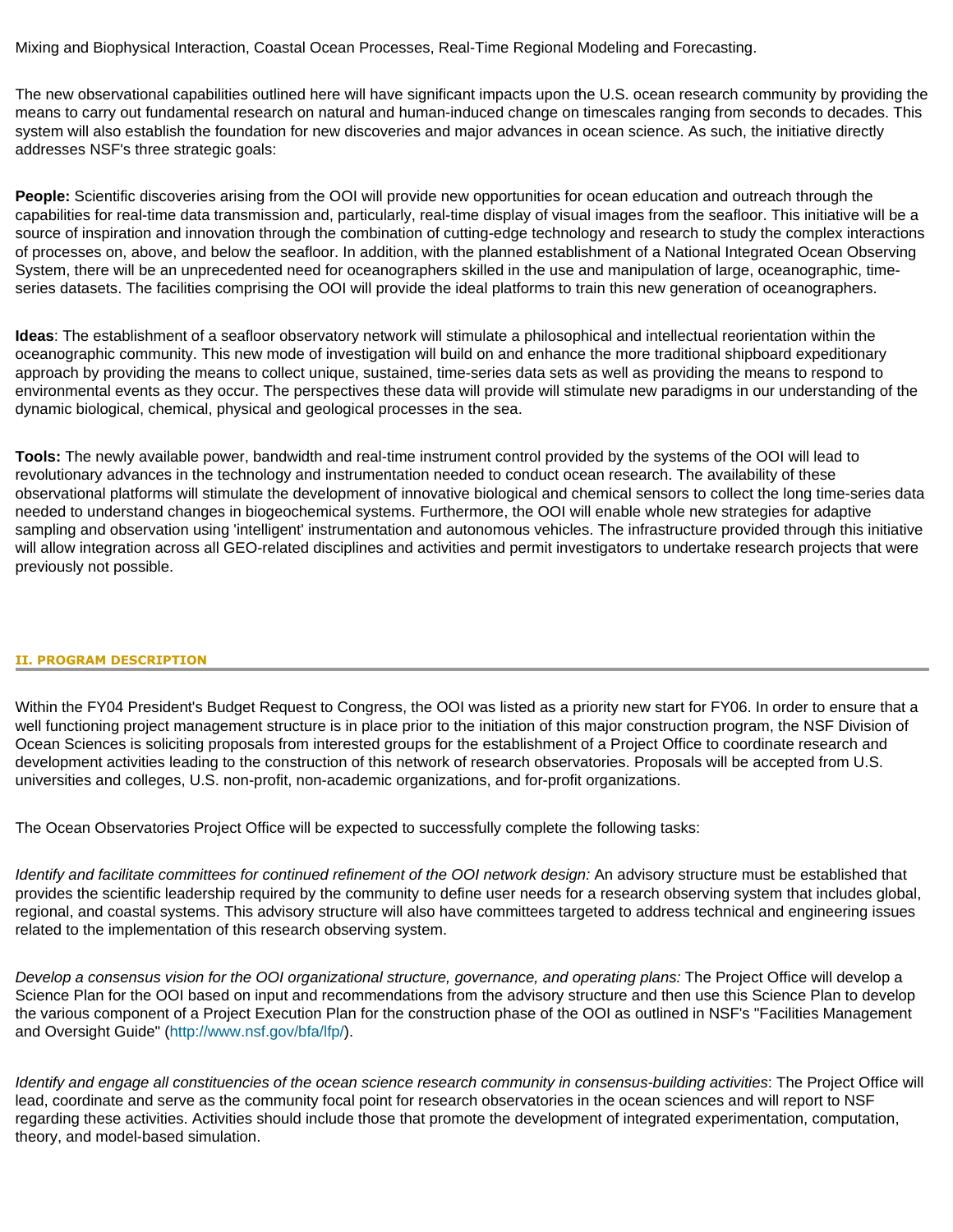*Operate an interactive web site for communicating with the ocean science community in regards to OOI activities and planning*: The Project Office will develop an interactive website that will serve as the definitive source of information about the OOI for not only the ocean science community but also for operational oceanographers, the wider scientific community, and the public.

Planning for the OOI is being coordinated with a parallel effort organized through the National Ocean Partnership Program (NOPP) to develop an ocean observing system for operational oceanographic needs. This system, the National Integrated Ocean Observing System (IOOS) will focus on measurements in support of operational missions of agencies such as NOAA, NASA and the Navy. The outcomes of research and technology development, that are an integral part of the OOI, will provide essential support for the IOOS. For example, the cabled and moored buoy systems of the OOI will function as test beds and incubator sites for the development of new technologies (sensors, power sources, data telemetry) as well as advanced modeling capabilities (data assimilation, nowcasting, forecasting) essential to the evolution of the sustained IOOS. The OOI Project Office will be expected to liaise with the Ocean.US office to ensure optimal coordination of these two efforts.

## **Duties of the Ocean Observatories Project Office**

The operation of the Ocean Observatories Project Office requires a small team of dedicated investigators to plan and conduct its activities. The project staff credentials must demonstrate expertise and past accomplishments in ocean science, development of organizations, committee organization and management, education and outreach, and interactive web site development, usage, and maintenance. Expertise must also be provided for technical report editing and web-based publications.

A lead Principal Investigator (PI) must be designated that will have direct day-to-day involvement in this effort. The PI may be assisted by co-PIs, consultants who bring additional expertise needed to conduct the duties of the office, and administrative/clerical staff. An experienced webmaster must budget a minimum half-time effort annually over the project period. Office and meeting facilities must be available for the project, including Internet communications capabilities and institutional meeting space necessary to conduct planned activities. The PI will work closely with the cognizant NSF Program Manager to keep NSF informed of Project Office activities and also to solicit input on aspects related to program planning.

The Ocean Observatories Project Office will be expected to successfully complete the following tasks:

## *Identify and facilitate committees for continued refinement of the OOI network design.*

The Project Office, in consultation with the research community and NSF, will establish an advisory structure that provides the scientific leadership required by the community to define user needs for a research observing system that includes global, regional, and coastal systems. This advisory structure will also have committees targeted to address technical and engineering issues related to the implementation of this research observing system as described in the Science Plan, which must include cyber infrastructure needs of this system as well as issues related to standardization of observing system components. Proposals should describe how committees will be organized, led, operate, interact, reach consensus, and disseminate their discussions and findings.

The Project Office, through consultation with NSF, Ocean.US, and other participating agencies, will formulate the most efficient mechanism to facilitate interactions between the IOOS and NSF's research-based OOI.

*Develop a consensus vision for the OOI organizational structure, governance, and operating plans.*

A significant task of the Project Office will be to develop a Science Plan for the OOI based on input and recommendations from the advisory structure. The Project Office, will then use this Science Plan to develop the various component of a Project Execution Plan for the construction phase of the OOI as outlined in NSF's "Facilities Management and Oversight Guide" ([http://www.nsf.gov/bfa/lfp/\)](http://www.nsf.gov/bfa/lfp/). These components include the following:

• Organizational Structure;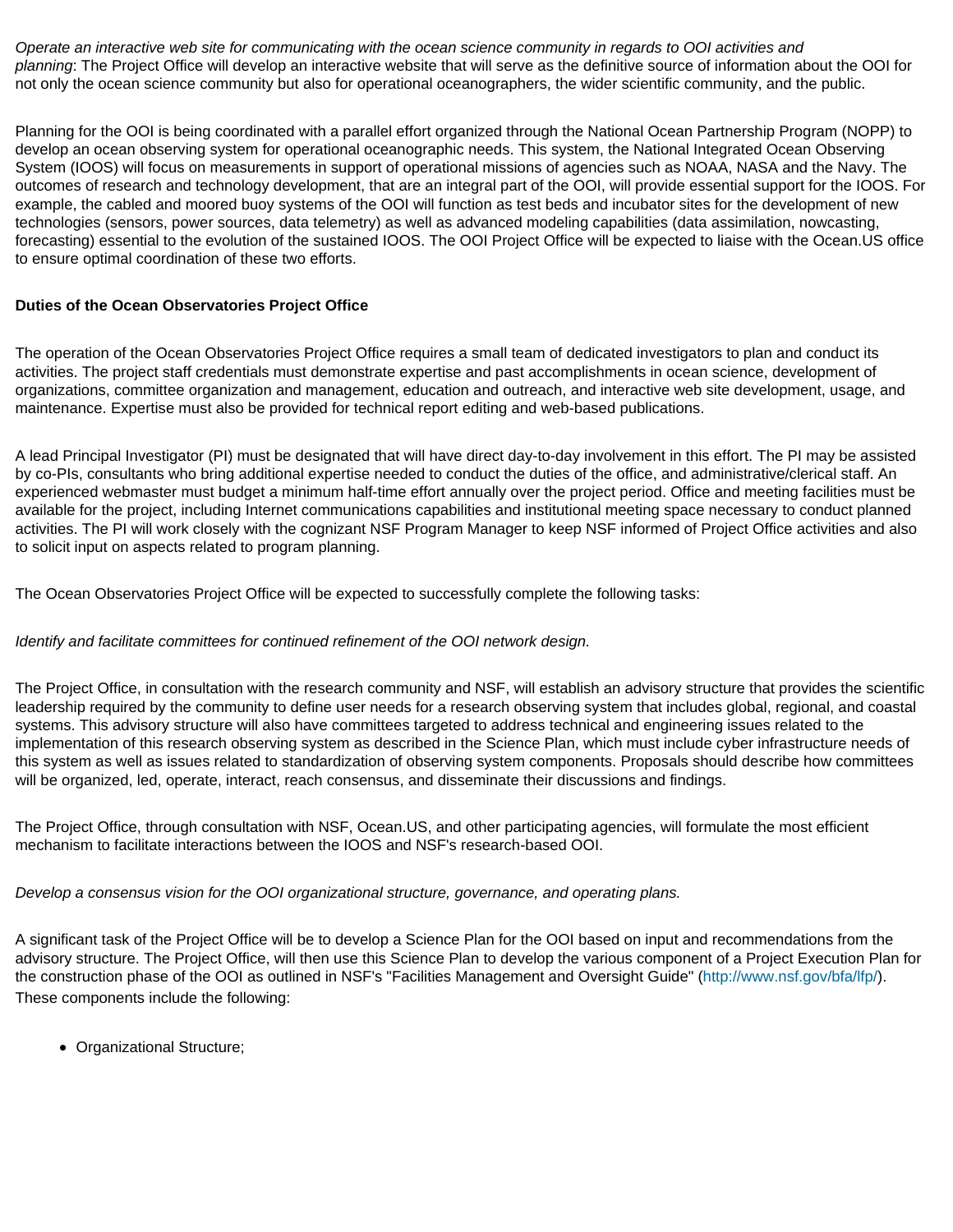- Baseline Project Definition; ●
- Work Breakdown Structure;
- Risk Assessment and Management;
- **Contingency Management;**
- Configuration Management and Change Control;
- Quality Assurance and Quality Control;
- Safety, Environment, and Health, including analyses and descriptions of any environmental assessments and permits that may be required for the construction phase;
- Financial and Business Operations Controls;
- System Integration, Commissioning,
- Testing and Acceptance; and
- Plan for transitioning from Implementation to Operations & Maintenance.

This plan will be developed in response to recommendations from the community-based advisory structure established by the Project Office. As part of the baseline project definition, the Project Office will be expected to independently assess costs for the implementation of the OOI. While developing this plan, the Project Office will be expected to also develop appropriate plans for any funding hiatuses between the current development phase of the OOI and the expected appropriation of funding for the construction phase in 2006. Intellectual property related to the Project Execution Plan will remain the property of the NSF. If operations of the Project Office, as determined by periodic reviews by NSF, are deemed to be successful, this Office will be encouraged to prepare and submit proposals for the construction and interim operations of the OOI. In parallel to this proposal process, the Project Office must also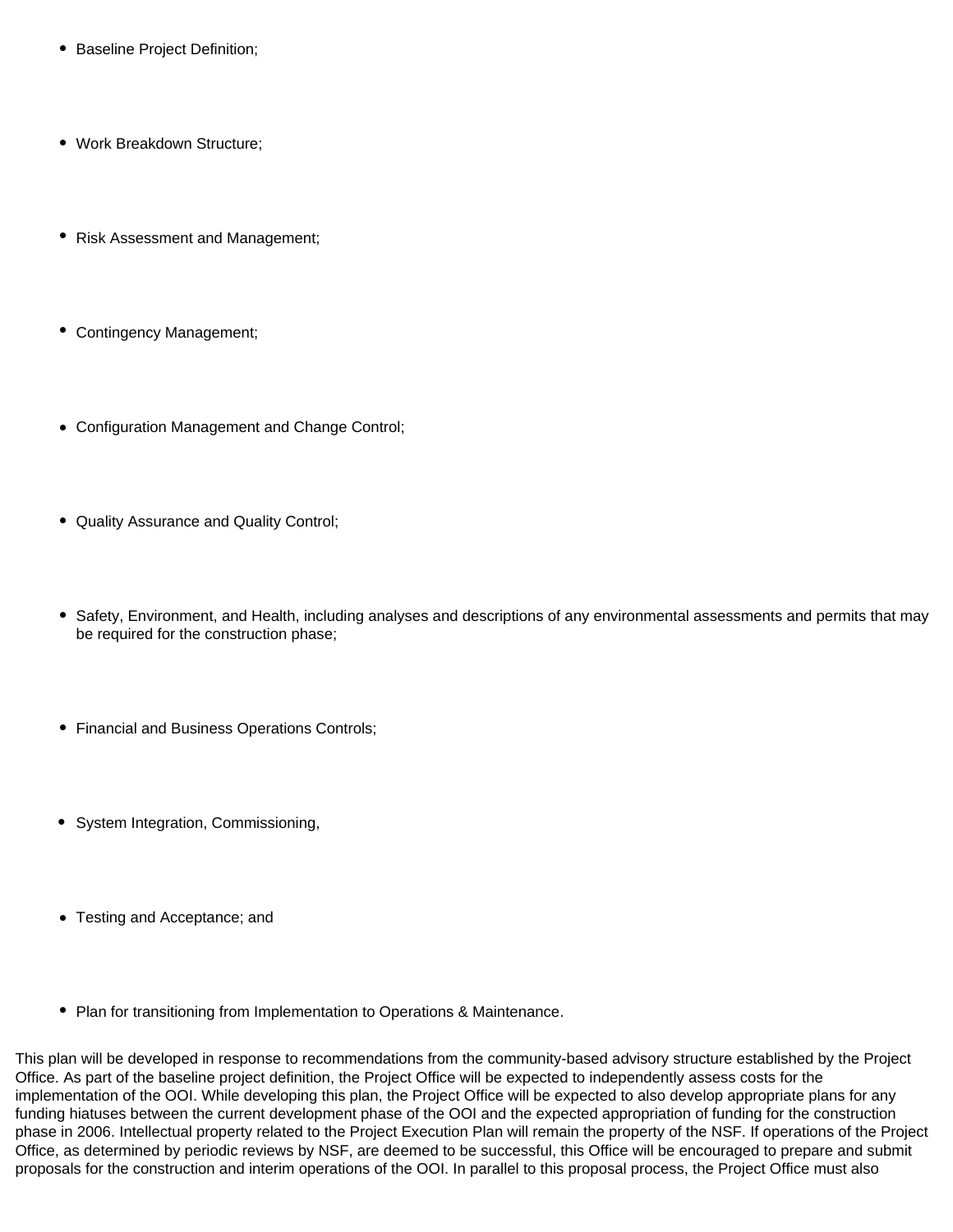prepare Request for Proposals for the coastal, regional, and global components of the OOI. Selection of awardees for these components will be made in close coordination with NSF.

#### *Identify and engage all constituencies of the ocean science research community in consensus-building activities*

It is expected that the Ocean Observatories Project Office will lead, coordinate and serve as the community focal point for research observatories in the ocean sciences and will report to NSF regarding these activities. It is expected that this office will work with NSF to organize activities to encourage increased community participation in the design, construction, and eventual use of OOI facilities. Activities should include those that promote the development of integrated experimentation, computation, theory, and model-based simulation. As planning for the OOI progresses, an important role of the office will be to help foster interactions between other existing and planned observing systems both nationally and internationally, including other appropriate NSF research initiatives such as Earthscope and IODP.

#### *Operate an interactive web site for communicating with the ocean science community in regards to OOI activities and planning*

Within six-months after the award, the Project Office will be expected to make operational an interactive website that will serve as the definitive source of information about the OOI for not only the ocean science community but also for operational oceanographers, the wider scientific community, and the public. This web site will be used to inform on project activities and will be the source for meeting minutes, workshop announcements, and reports. The site will also have an important role in education and outreach for activities related to the OOI and will be the source for educational materials created in relation to this initiative.

<span id="page-7-0"></span>Although proposals for the Ocean Observatories Project Office must address the duties outlined above, proposers are encouraged to identify additional tasks that they feel are important to complete prior to the OOI construction phase.

#### **III. ELIGIBILITY INFORMATION**

<span id="page-7-1"></span>Proposals under this program announcement/solicitation will be accepted from U.S. universities and colleges, U.S. non-profit organizations, non-academic organizations, and for-profit organizations.

#### **IV. AWARD INFORMATION**

NSF expects to award one Cooperative Agreement of up to \$1,000,000 per year over a two-year period with an anticipated award date of February 01, 2004. Near the end of the two-year performance period of the Project Office, a panel selected by NSF will review the progress of this office to determine whether the initial two-year base period of performance was completed successfully and whether this office has made acceptable progress towards planning and establishing the capabilities needed to manage the five-year construction period of the Ocean Observatories Initiative. Recommendations of this panel will be used by NSF to determine whether a proposal will be requested from the current Project Office or whether a new competition for this office will be solicited for the five-year construction phase of the OOI.

#### <span id="page-7-2"></span>**V. PROPOSAL PREPARATION AND SUBMISSION INSTRUCTIONS**

#### **A. Proposal Preparation Instructions**

#### **Letters of Intent** *(required):*

Letters of intent are required and should be submitted by the principal investigator via email to aisern@nsf.gov by September 29<sup>th</sup>, 2003. The letter of intent should include: names and affiliations of the Principal Investigator and co-Principal Investigator(s); the telephone and facsimile numbers and email addresses of the Principal Investigator and an authorized organizational representative of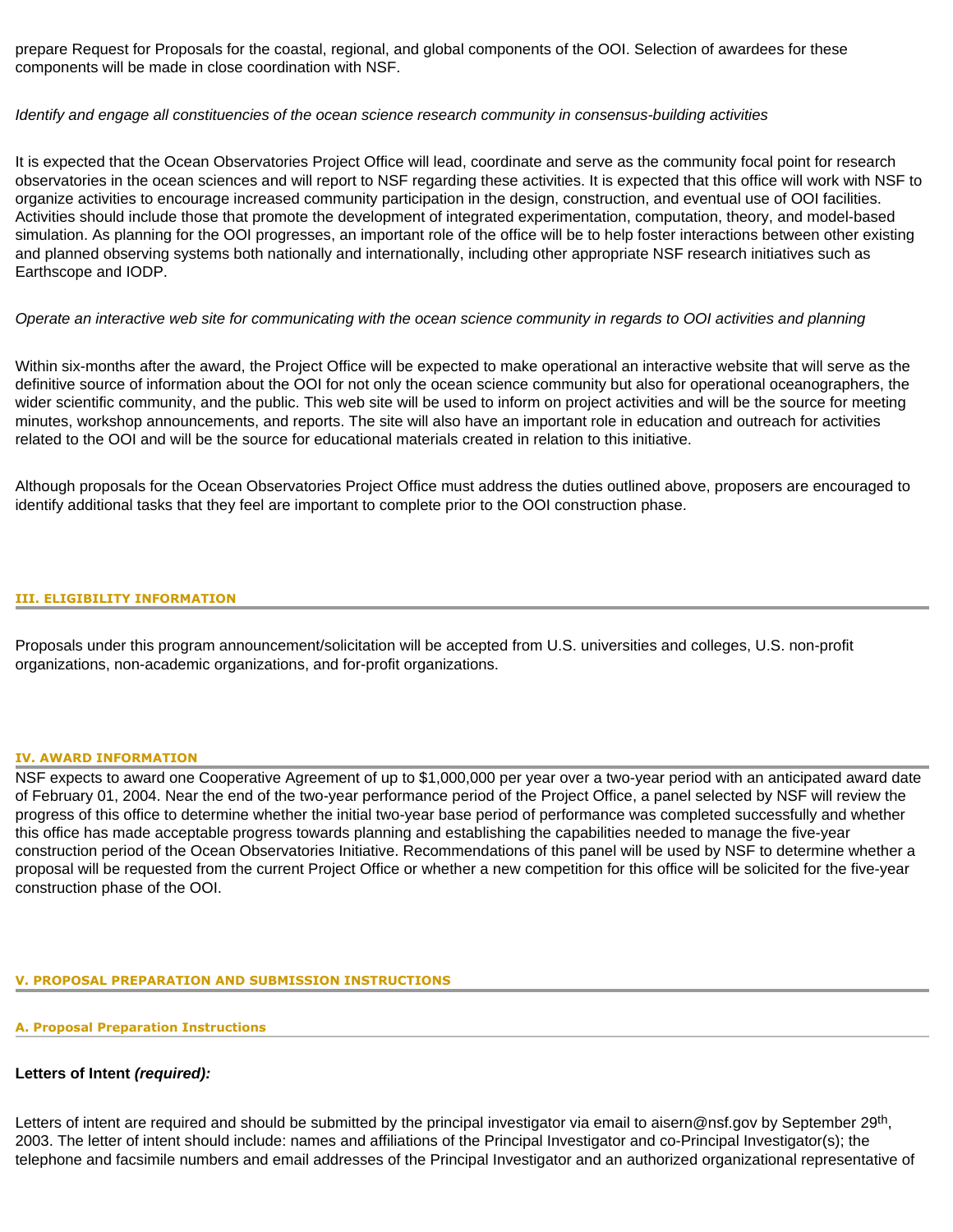the submitting institution/organization, a list of participating institutions and organizations, and a brief description (not more than 500 words) of the vision for the Ocean Observatories Program Office. Letters of intent will not be evaluated or used to decide on funding. They are requested to assist NSF in planning the review process. The submission of a letter of intent enables NSF to begin identifying potential panelists before the proposal submission deadline. Letters of intent are treated with the same confidentiality as NSF proposal submissions. NSF will acknowledge receipt of the letter of intent via email to the principal investigator.

## **Full Proposal Instructions:**

Proposals submitted in response to this program announcement/solicitation should be prepared and submitted in accordance with the general guidelines contained in the NSF *Grant Proposal Guide* (GPG). The complete text of the GPG is available electronically on the NSF Website at: [http://www.nsf.gov/cgi-bin/getpub?gpg.](http://www.nsf.gov/cgi-bin/getpub?gpg) Paper copies of the GPG may be obtained from the NSF Publications Clearinghouse, telephone (703) 292-7827 or by e-mail from [pubs@nsf.gov.](mailto:pubs@nsf.gov)

The following information supplements guidelines in the Grant Proposal Guide.

The Project Description section must not exceed 25 pages. Figures, including charts, graphs, maps, photographs, and other pictorial representations can be submitted as supplemental documentation and are not included in this 25-page limit. Non-conforming proposals will be returned without review. References cited and biographical sketches are also not included in this page limit. The Project Description section must contain the following sections, 1 through 8, in the sequence and with the headings shown below.

*Section 1: List of All Project Personnel*. For each project staff member, list name, professional title, department, organizational affiliation, and mailing address.

*Section 2: Results from Prior NSF Support* (up to 5 pages). If the principal investigator or co-principal investigator(s) have received NSF funding in the past five years, information on prior awards is required. Reviewers will be asked to comment on the quality of the prior work described in this section of the proposal.

*Section 3: Vision for Development of the Ocean Observatories Project Office.* Discuss the proposer's vision for the development of the Ocean Observatories Project Office as aligned with the concept for the OOI as articulated in this program solicitation. The proposal should include organizational structures for the administration, governance, and operation of the OOI that will be used to guide the development and construction effort and discuss why these would be appropriate structures. Discuss the important decision points in determining which options were used.

*Section 4: Project Milestones, Outcomes, and Activities*. Identify and discuss all project milestones and outcomes. As part of the supplementary documentation submitted, in tabular form provide a concise list of project activities that are keyed to the milestones and outcomes. Provide rationale for why these activities are selected, who will organize, facilitate, and participate in them (cite types of backgrounds, disciplines, sectors, etc., rather than specific participant names), and the methods/metrics that will be used to evaluate their effectiveness to fulfill project milestones and outcomes. Describe the proposed plan, process, and activities during the project period that will be used to:

(1) identify and facilitate committees for continued scientific planning and refinement of the OOI network design. Describe how the committees will be organized, led, operate, interact, reach consensus, and disseminate their discussions and findings;

(2) develop a consensus vision for the OOI organizational structure as well as governance and operating plans that will include a Science Plan for the OOI based on input and recommendations from the advisory structure. This Science Plan will be used to develop the various component of a Project Execution Plan for the construction phase of the OOI as outlined in NSF's "Facilities Management and Oversight Guide" ([http://www.nsf.gov/bfa/lfp/\);](http://www.nsf.gov/bfa/lfp/)

(3) identify and engage all constituencies of the ocean science research community in consensus-building activities. Discuss how outlying or dissenting input will be addressed; and

(4) operate an interactive web site for communicating with the ocean science and broader community activities related to OOI activities and planning. Describe how the web site will be developed and integrated into the various OOI activities and used to provide timely and definitive information for and communications among members of the ocean science community as well as the broader science community and the public as well as educational material.

*Section 5: Risks*. Discuss any risks associated with the establishment of the OOI management and governance structure for the construction phase of the project and discuss the strategy planned to manage these risks. Discuss lessons learned by the proposing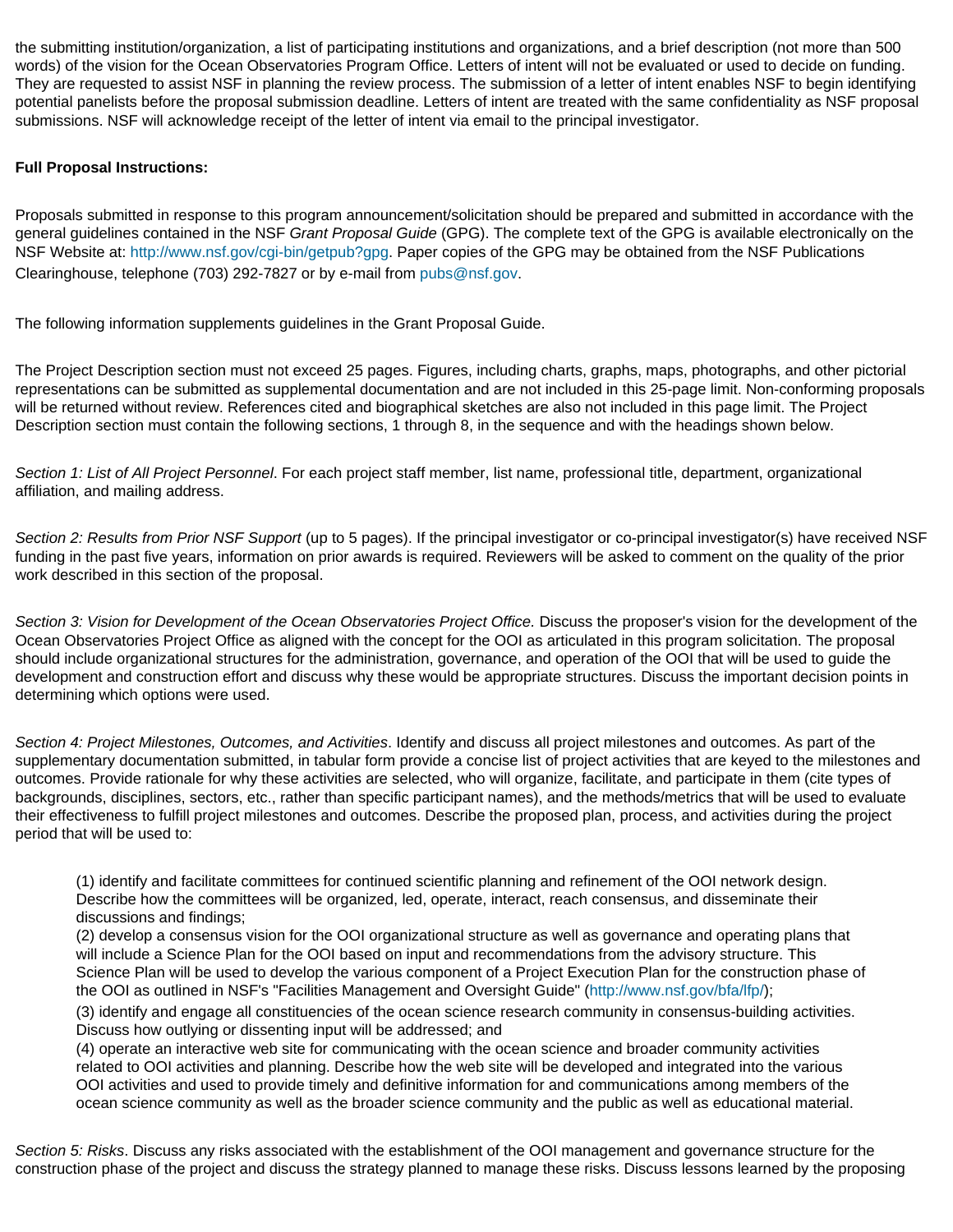team from past experience in the development of organizations and consensus building for similar types of organizations and broad constituencies.

*Section 6: Project Schedule*. Provide a clearly organized Gantt chart with key milestones, outcomes, and major activities over the project period. Identify and discuss the critical path for development and incorporation of the OOI management and governance structure prior to the construction phase of the project. The schedule should show the sequencing of all major activities to be conducted in sufficient detail to justify the proposed budget.

*Section 7: Management Plan, Organizational Structure, and Project Staffing*. Provide a management plan for the Project Office. Discuss the administrative and organizational structure and qualifications of the project staff. Discuss why each member of the project staff, including all subawardees and consultants (if any), is needed. Provide a table that shows for each staff member, including all subawardees and consultants, the following: name, administrative position/title on the project, level of effort (monthly and annually), activities assigned, and responsibilities for achievement of key milestones and outcomes. Provide a functional project budget in tabular form showing how resources will be allocated for management and project milestones, outcomes, and activities. Provide a plan for annual project critical self-assessment that includes measurable metrics and discuss how the results of the self-assessment will be used for project improvement.

*Section 8: Facilities*. Describe office and meeting facilities that will be available for the project, including office equipment, communications capabilities, and institutional meeting space necessary to conduct project business.

Proposers are reminded to identify the program announcement/solicitation number (03-576) in the program announcement/solicitation block on the proposal Cover Sheet. Compliance with this requirement is critical to determining the relevant proposal processing guidelines. Failure to submit this information may delay processing.

#### <span id="page-9-0"></span>**B. Budgetary Information**

### **Cost Sharing:**

<span id="page-9-1"></span>Cost sharing is not required in proposals submitted under this Program Solicitation.

#### **C. Due Dates**

Proposals must be submitted by the following date(s):

#### **Letters of Intent** *(required):*

September 29, 2003

**Full Proposal Deadline(s)** (due by 5 p.m. proposer's local time):

October 27, 2003

#### <span id="page-9-2"></span>**D. FastLane Requirements**

Proposers are required to prepare and submit all proposals for this announcement/solicitation through the FastLane system. Detailed instructions for proposal preparation and submission via FastLane are available at: [http://www.fastlane.nsf.gov/a1/newstan.htm.](http://www.fastlane.nsf.gov/a1/newstan.htm) For FastLane user support, call the FastLane Help Desk at 1-800-673-6188 or e-mail [fastlane@nsf.gov](mailto:fastlane@nsf.gov). The FastLane Help Desk answers general technical questions related to the use of the FastLane system. Specific questions related to this program announcement/solicitation should be referred to the NSF program staff contact(s) listed in Section VIII of this announcement/solicitation.

*Submission of Electronically Signed Cover Sheets*. The Authorized Organizational Representative (AOR) must electronically sign the proposal Cover Sheet to submit the required proposal certifications (see Chapter II, Section C of the [Grant Proposal Guide](http://www.nsf.gov/pubsys/ods/getpub.cfm?gpg) for a listing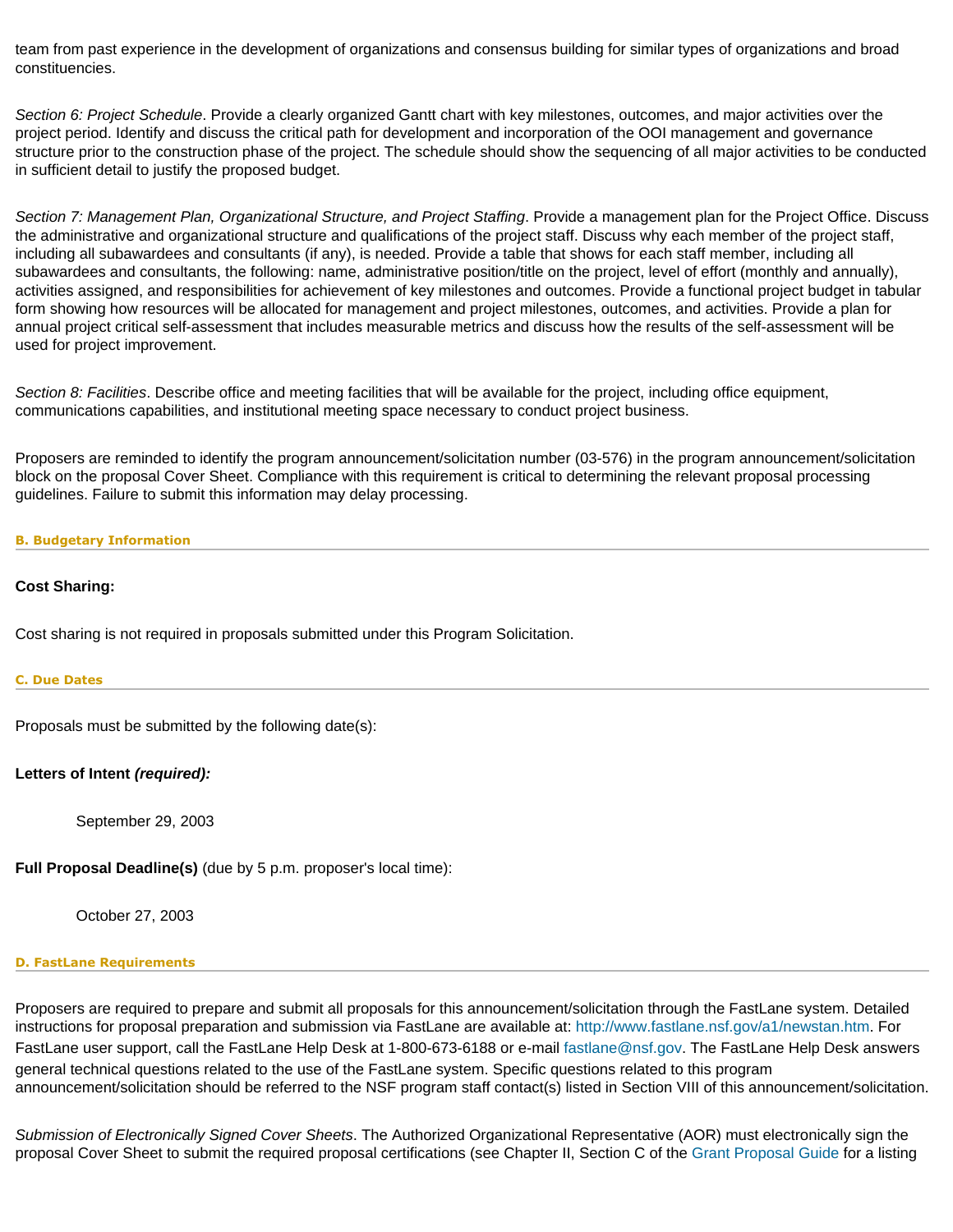<span id="page-10-0"></span>of the certifications). The AOR must provide the required electronic certifications within five working days following the electronic submission of the proposal. Proposers are no longer required to provide a paper copy of the signed Proposal Cover Sheet to NSF. Further instructions regarding this process are available on the FastLane Website at: [http://www.fastlane.nsf.gov](http://www.fastlane.nsf.gov/)

#### <span id="page-10-1"></span>**VI. PROPOSAL REVIEW INFORMATION**

#### **A. NSF Proposal Review Process**

Reviews of proposals submitted to NSF are solicited from peers with expertise in the substantive area of the proposed research or education project. These reviewers are selected by Program Officers charged with the oversight of the review process. NSF invites the proposer to suggest, at the time of submission, the names of appropriate or inappropriate reviewers. Care is taken to ensure that reviewers have no conflicts with the proposer. Special efforts are made to recruit reviewers from non-academic institutions, minorityserving institutions, or adjacent disciplines to that principally addressed in the proposal.

The National Science Board approved revised criteria for evaluating proposals at its meeting on March 28, 1997 [\(NSB 97-72\).](http://www.nsf.gov/pubsys/ods/getpub.cfm?nsb9772) All NSF proposals are evaluated through use of the two merit review criteria. In some instances, however, NSF will employ additional criteria as required to highlight the specific objectives of certain programs and activities.

On July 8, 2002, the NSF Director issued [Important Notice 127](http://www.nsf.gov/pubsys/ods/getpub.cfm?iin127), Implementation of new Grant Proposal Guide Requirements Related to the Broader Impacts Criterion. This Important Notice reinforces the importance of addressing both criteria in the preparation and review of all proposals submitted to NSF. NSF continues to strengthen its internal processes to ensure that both of the merit review criteria are addressed when making funding decisions.

In an effort to increase compliance with these requirements, the January 2002 issuance of the GPG incorporated revised proposal preparation guidelines relating to the development of the Project Summary and Project Description. Chapter II of the GPG specifies that Principal Investigators (PIs) must address both merit review criteria in separate statements within the one-page Project Summary. This chapter also reiterates that broader impacts resulting from the proposed project must be addressed in the Project Description and described as an integral part of the narrative.

Effective October 1, 2002, NSF will return without review proposals that do not separately address both merit review criteria within the Project Summary. It is believed that these changes to NSF proposal preparation and processing guidelines will more clearly articulate the importance of broader impacts to NSF-funded projects.

The two National Science Board approved merit review criteria are listed below (see the [Grant Proposal Guide](http://www.nsf.gov/pubsys/ods/getpub.cfm?gpg) Chapter III.A for further information). The criteria include considerations that help define them. These considerations are suggestions and not all will apply to any given proposal. While proposers must address both merit review criteria, reviewers will be asked to address only those considerations that are relevant to the proposal being considered and for which he/she is qualified to make judgments.

#### **What is the intellectual merit of the proposed activity?**

How important is the proposed activity to advancing knowledge and understanding within its own field or across different fields? How well qualified is the proposer (individual or team) to conduct the project? (If appropriate, the reviewer will comment on the quality of the prior work.) To what extent does the proposed activity suggest and explore creative and original concepts? How well conceived and organized is the proposed activity? Is there sufficient access to resources?

#### **What are the broader impacts of the proposed activity?**

How well does the activity advance discovery and understanding while promoting teaching, training, and learning? How well does the proposed activity broaden the participation of underrepresented groups (e.g., gender, ethnicity, disability, geographic, etc.)? To what extent will it enhance the infrastructure for research and education, such as facilities, instrumentation, networks, and partnerships? Will the results be disseminated broadly to enhance scientific and technological understanding? What may be the benefits of the proposed activity to society?

NSF staff will give careful consideration to the following in making funding decisions: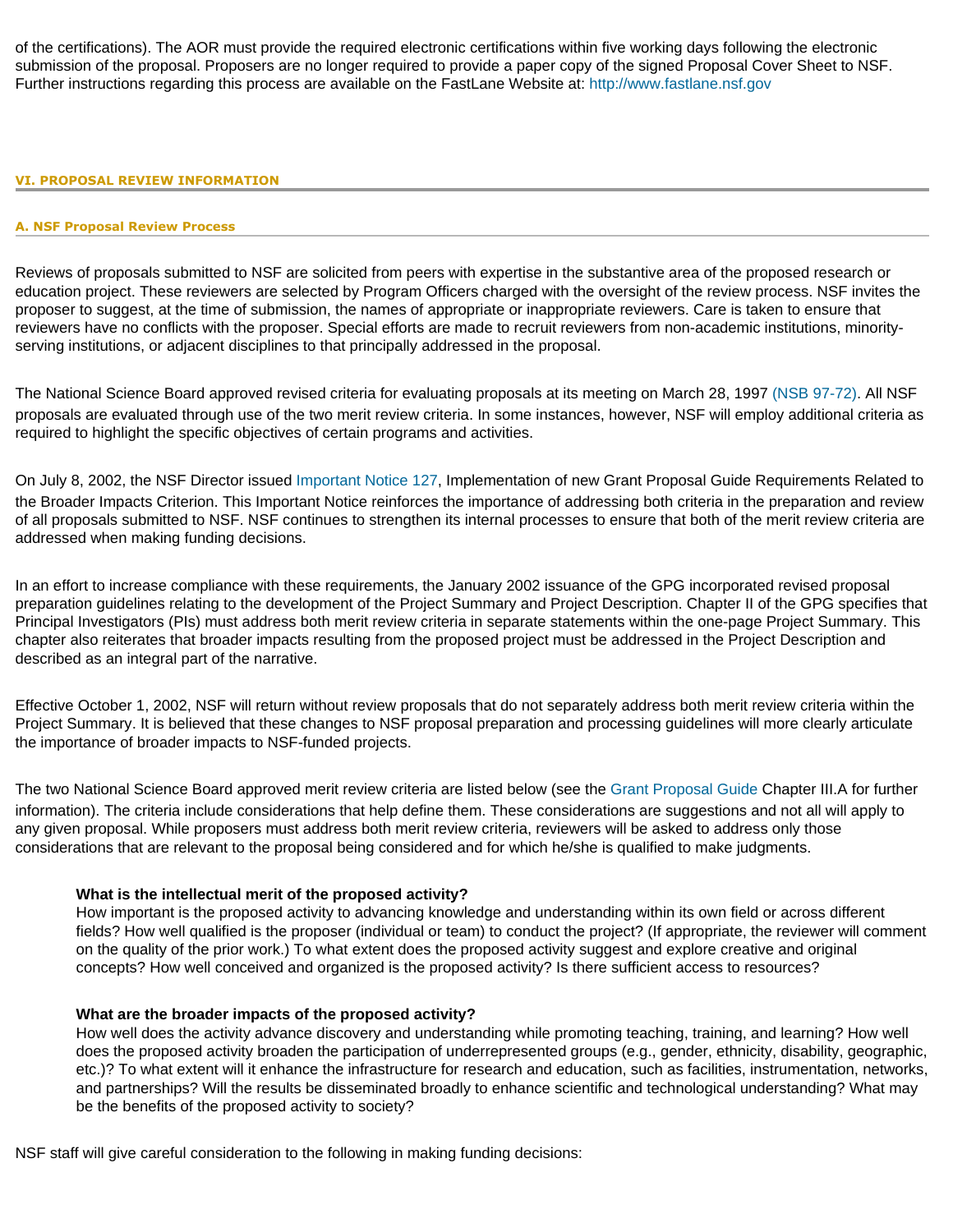## *Integration of Research and Education*

One of the principal strategies in support of NSF's goals is to foster integration of research and education through the programs, projects, and activities it supports at academic and research institutions. These institutions provide abundant opportunities where individuals may concurrently assume responsibilities as researchers, educators, and students and where all can engage in joint efforts that infuse education with the excitement of discovery and enrich research through the diversity of learning perspectives.

## *Integrating Diversity into NSF Programs, Projects, and Activities*

Broadening opportunities and enabling the participation of all citizens -- women and men, underrepresented minorities, and persons with disabilities -- is essential to the health and vitality of science and engineering. NSF is committed to this principle of diversity and deems it central to the programs, projects, and activities it considers and supports.

## **Additional Review Criteria**:

The operation of the Ocean Observatories Project Office will require a small team whose credentials must demonstrate expertise and past accomplishments in ocean science, development of organizations, committee organization and management, and interactive web site development, usage, and maintenance. Expertise must also be provided for technical report editing and web-based publications. A lead principal investigator must be designated that will have direct day-to-day involvement with the Project Office. Office and meeting facilities must be available for the project, including Internet communications capabilities and institutional meeting space necessary to conduct planned activities.

#### <span id="page-11-0"></span>**B. Review Protocol and Associated Customer Service Standard**

All proposals are carefully reviewed by at least three other persons outside NSF who are experts in the particular field represented by the proposal. Proposals submitted in response to this announcement/solicitation will be reviewed by Ad Hoc and/or panel review.

Reviewers will be asked to formulate a recommendation to either support or decline each proposal. The Program Officer assigned to manage the proposal's review will consider the advice of reviewers and will formulate a recommendation.

A summary rating and accompanying narrative will be completed and submitted by each reviewer. In all cases, reviews are treated as confidential documents. Verbatim copies of reviews, excluding the names of the reviewers, are sent to the Principal Investigator/Project Director by the Program Director. In addition, the proposer will receive an explanation of the decision to award or decline funding.

NSF is striving to be able to tell applicants whether their proposals have been declined or recommended for funding within six months. The time interval begins on the date of receipt. The interval ends when the Division Director accepts the Program Officer's recommendation.

In all cases, after programmatic approval has been obtained, the proposals recommended for funding will be forwarded to the Division of Grants and Agreements for review of business, financial, and policy implications and the processing and issuance of a grant or other agreement. Proposers are cautioned that only a Grants and Agreements Officer may make commitments, obligations or awards on behalf of NSF or authorize the expenditure of funds. No commitment on the part of NSF should be inferred from technical or budgetary discussions with a NSF Program Officer. A Principal Investigator or organization that makes financial or personnel commitments in the absence of a grant or cooperative agreement signed by the NSF Grants and Agreements Officer does so at their own risk.

#### <span id="page-11-2"></span><span id="page-11-1"></span>**VII. AWARD ADMINISTRATION INFORMATION**

#### **A. Notification of the Award**

<span id="page-11-3"></span>Notification of the award is made to *the submitting organization* by a Grants Officer in the Division of Grants and Agreements. Organizations whose proposals are declined will be advised as promptly as possible by the cognizant NSF Program Division administering the program. Verbatim copies of reviews, not including the identity of the reviewer, will be provided automatically to the Principal Investigator. (See section VI.A. for additional information on the review process.)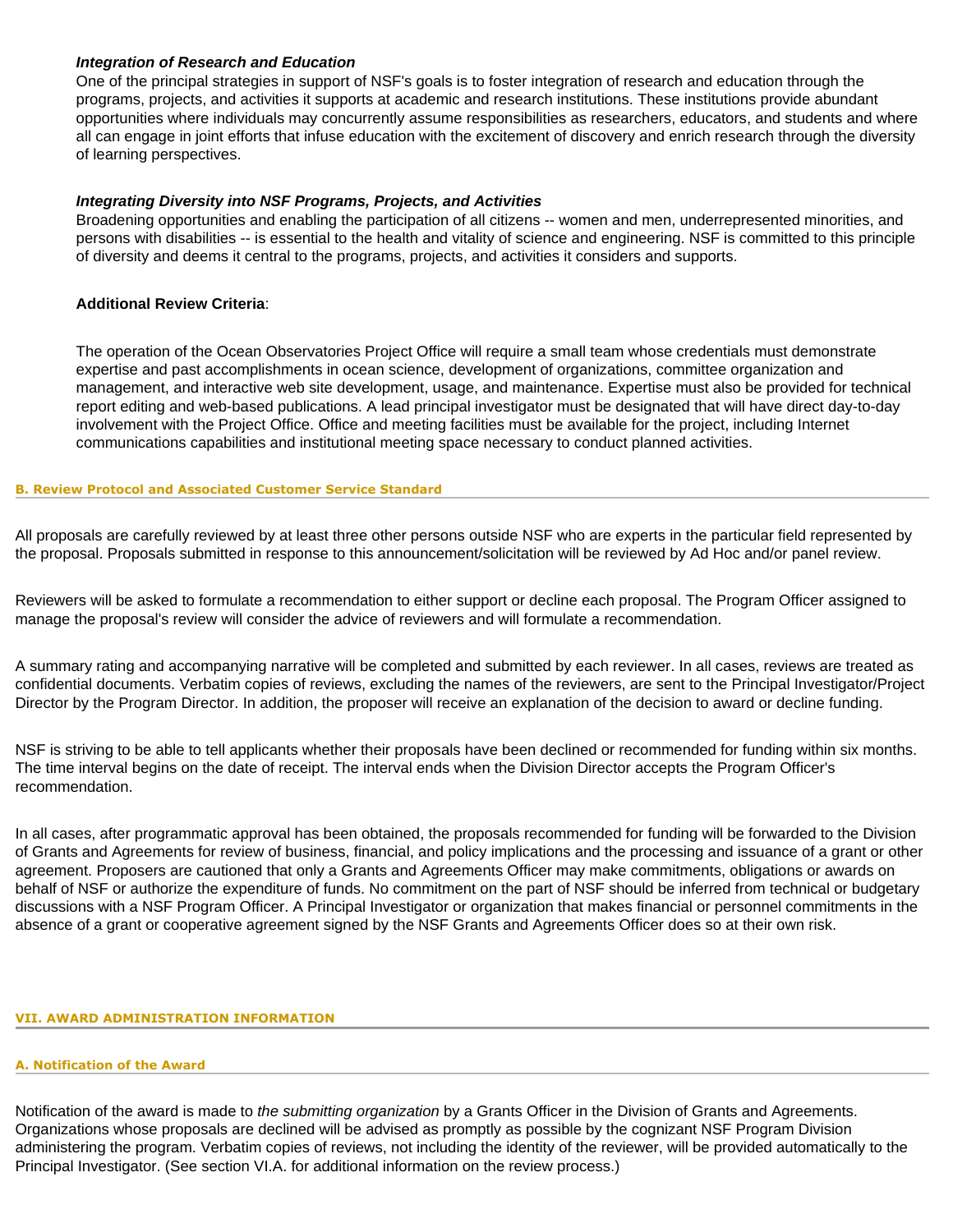An NSF award consists of: (1) the award letter, which includes any special provisions applicable to the award and any numbered amendments thereto; (2) the budget, which indicates the amounts, by categories of expense, on which NSF has based its support (or otherwise communicates any specific approvals or disapprovals of proposed expenditures); (3) the proposal referenced in the award letter; (4) the applicable award conditions, such as Grant General Conditions (NSF-GC-1); \* or Federal Demonstration Partnership (FDP) Terms and Conditions \* and (5) any announcement or other NSF issuance that may be incorporated by reference in the award letter. Cooperative agreement awards also are administered in accordance with NSF Cooperative Agreement Terms and Conditions (CA-1). Electronic mail notification is the preferred way to transmit NSF awards to organizations that have electronic mail capabilities and have requested such notification from the Division of Grants and Agreements.

\*These documents may be accessed electronically on NSF's Website at [http://www.nsf.gov/home/grants/grants\\_gac.htm](http://www.nsf.gov/home/grants/grants_gac.htm). Paper copies may be obtained from the NSF Publications Clearinghouse, telephone (703) 292-7827 or by e-mail from [pubs@nsf.gov](mailto:pubs@nsf.gov).

More comprehensive information on NSF Award Conditions is contained in the NSF *Grant Policy Manual* (GPM) Chapter II, available electronically on the NSF Website at<http://www.nsf.gov/cgi-bin/getpub?gpm>. The GPM is also for sale through the Superintendent of Documents, Government Printing Office (GPO), Washington, DC 20402. The telephone number at GPO for subscription information is (202) 512-1800. The GPM may be ordered through the GPO Website at [http://www.gpo.gov](http://www.gpo.gov/).

#### <span id="page-12-0"></span>**C. Reporting Requirements**

For all multi-year grants (including both standard and continuing grants), the PI must submit an annual project report to the cognizant Program Officer at least 90 days before the end of the current budget period.

The activities of the Ocean Observatories Project Office will be monitored through Quarterly Interim Progress Reports. In lieu of a Fourth Quarter Report, an Annual Report on progress and plans will be submitted by the awardee to the cognizant NSF Program Manager. NSF will provide the format for these reports within one month of the award date. Both Quarterly and Annual reports must address progress of the Project Office regarding the duties outlined in the Solicitation.

Within 90 days after the expiration of an award, the PI also is required to submit a final project report. Failure to provide final technical reports delays NSF review and processing of pending proposals for the PI and all Co-PIs. PIs should examine the formats of the required reports in advance to assure availability of required data.

<span id="page-12-1"></span>PIs are required to use NSF's electronic project reporting system, available through FastLane, for preparation and submission of annual and final project reports. This system permits electronic submission and updating of project reports, including information on project participants (individual and organizational), activities and findings, publications, and other specific products and contributions. PIs will not be required to re-enter information previously provided, either with a proposal or in earlier updates using the electronic system.

#### **VIII. CONTACTS FOR ADDITIONAL INFORMATION**

General inquiries regarding this program should be made to:

● Alexandra Isern, Program Director, Directorate for Geosciences, Division of Ocean Sciences, 725 N, telephone: (703) 292- 8583, email: [aisern@nsf.gov](mailto:aisern@nsf.gov)

For questions related to the use of FastLane, contact:

<span id="page-12-2"></span>• Kandace S. Binkley, Associate Program Director, Directorate for Geosciences, Division of Ocean Sciences, 725 N, telephone: (703) 292-8583, fax: (703) 292-9085, email: [kbinkley@nsf.gov](mailto:kbinkley@nsf.gov)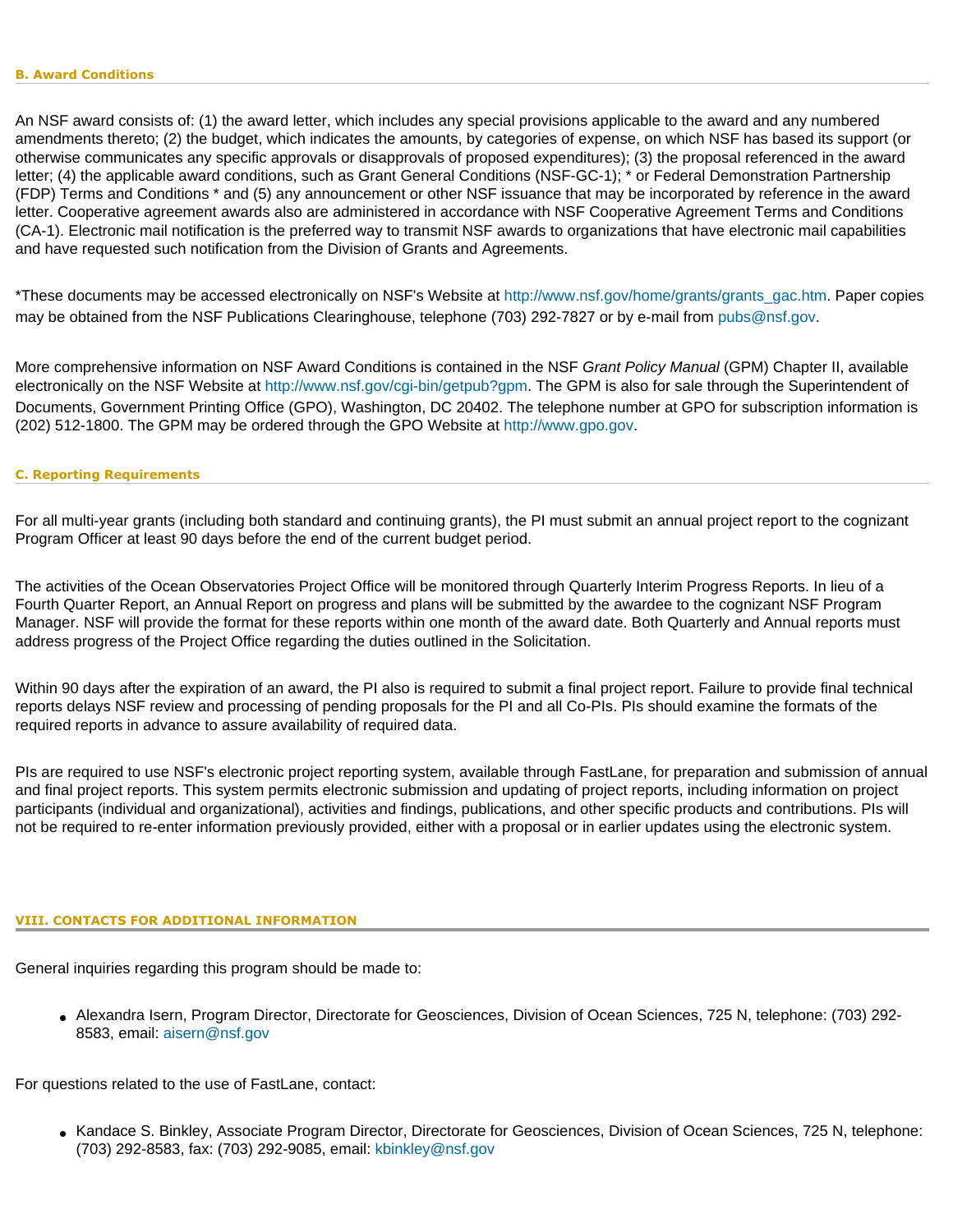The NSF *Guide to Programs* is a compilation of funding for research and education in science, mathematics, and engineering. The NSF *Guide to Programs* is available electronically at [http://www.nsf.gov/cgi-bin/getpub?gp.](http://www.nsf.gov/cgi-bin/getpub?gp) General descriptions of NSF programs, research areas, and eligibility information for proposal submission are provided in each chapter.

Many NSF programs offer announcements or solicitations concerning specific proposal requirements. To obtain additional information about these requirements, contact the appropriate NSF program offices. Any changes in NSF's fiscal year programs occurring after press time for the *Guide to Programs* will be announced in the NSF [E-Bulletin](http://www.nsf.gov/home/ebulletin), which is updated daily on the NSF Website at <http://www.nsf.gov/home/ebulletin>, and in individual program announcements/solicitations. Subscribers can also sign up for NSF's [Custom News Service](http://www.nsf.gov/home/cns/start.htm) [\(http://www.nsf.gov/home/cns/start.htm](http://www.nsf.gov/home/cns/start.htm)) to be notified of new funding opportunities that become available.

### **ABOUT THE NATIONAL SCIENCE FOUNDATION**

The National Science Foundation (NSF) funds research and education in most fields of science and engineering. Awardees are wholly responsible for conducting their project activities and preparing the results for publication. Thus, the Foundation does not assume responsibility for such findings or their interpretation.

NSF welcomes proposals from all qualified scientists, engineers and educators. The Foundation strongly encourages women, minorities and persons with disabilities to compete fully in its programs. In accordance with Federal statutes, regulations and NSF policies, no person on grounds of race, color, age, sex, national origin or disability shall be excluded from participation in, be denied the benefits of, or be subjected to discrimination under any program or activity receiving financial assistance from NSF, although some programs may have special requirements that limit eligibility.

*Facilitation Awards for Scientists and Engineers with Disabilities* (FASED) provide funding for special assistance or equipment to enable persons with disabilities (investigators and other staff, including student research assistants) to work on NSF-supported projects. See the GPG Chapter II, Section D.2 for instructions regarding preparation of these types of proposals.

The National Science Foundation promotes and advances scientific progress in the United States by competitively awarding grants and cooperative agreements for research and education in the sciences, mathematics, and engineering.

To get the latest information about program deadlines, to download copies of NSF publications, and to access abstracts of awards, visit the NSF Website at [http://www.nsf.gov](http://www.nsf.gov/)

| 4201 Wilson Blvd. Arlington, VA 22230 |
|---------------------------------------|
| (703) 292-5111                        |
| (703) 292-5090 or (800) 281-8749      |
|                                       |
|                                       |

Send an e-mail to: [pubs@nsf.gov](mailto:pubs@nsf.gov)